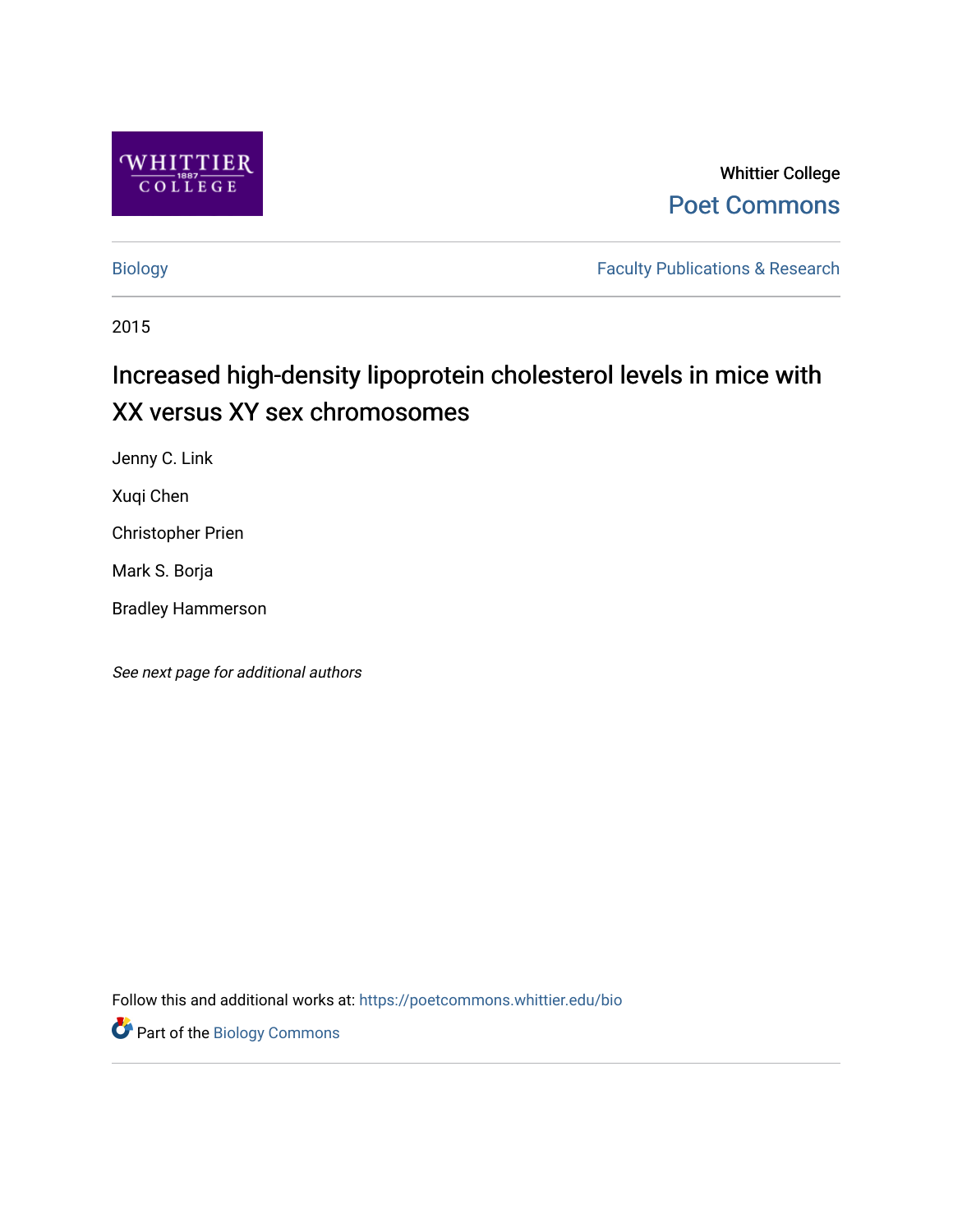# Authors

Jenny C. Link, Xuqi Chen, Christopher Prien, Mark S. Borja, Bradley Hammerson, Michael N. Oda, Arthur P. Arnold, and Karen Reue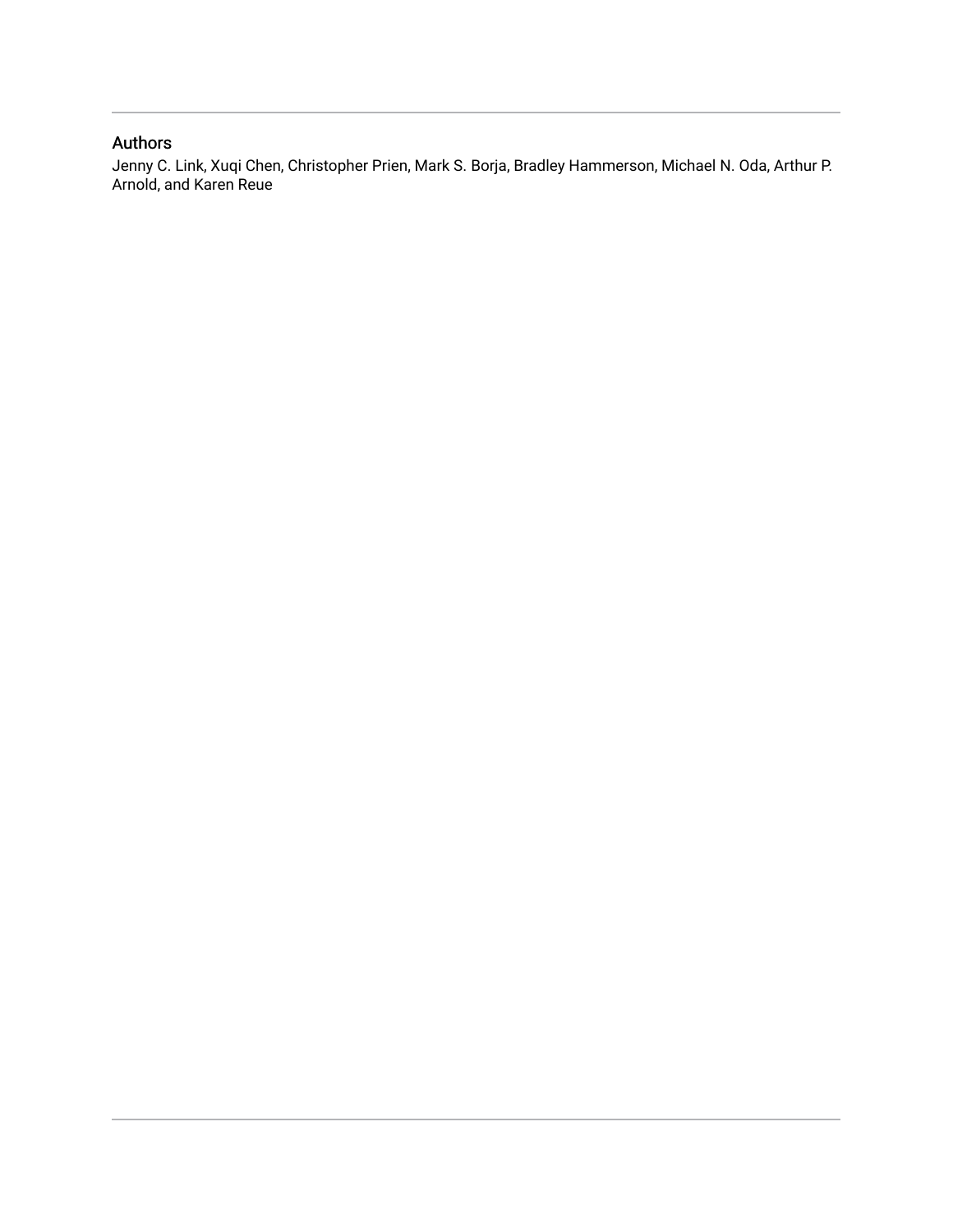# **Increased High-Density Lipoprotein Cholesterol Levels in Mice With XX Versus XY Sex Chromosomes**

Jenny C. Link, Xuqi Chen, Christopher Prien, Mark S. Borja, Bradley Hammerson, Michael N. Oda, Arthur P. Arnold, Karen Reue

*Objective—The molecular mechanisms underlying sex differences in dyslipidemia are poorly understood. We aimed to* distinguish genetic and hormonal regulators of sex differences in plasma lipid levels.

- *Approach and Results*—We assessed the role of gonadal hormones and sex chromosome complement on lipid levels using the four core genotypes mouse model (XX females, XX males, XY females, and XY males). In gonadally intact mice fed a chow diet, lipid levels were influenced by both male–female gonadal sex and XX–XY chromosome complement. Gonadectomy of adult mice revealed that the male–female differences are dependent on acute effects of gonadal hormones. In both intact and gonadectomized animals, XX mice had higher HDL cholesterol (HDL-C) levels than XY mice, regardless of male–female sex. Feeding a cholesterol-enriched diet produced distinct patterns of sex differences in lipid levels compared with a chow diet, revealing the interaction of gonadal and chromosomal sex with diet. Notably, under all dietary and gonadal conditions, HDL-C levels were higher in mice with 2 X chromosomes compared with mice with an X and Y chromosome. By generating mice with XX, XY, and XXY chromosome complements, we determined that the presence of 2 X chromosomes, and not the absence of the Y chromosome, influences HDL-C concentration.
- *Conclusions*—We demonstrate that having 2 X chromosomes versus an X and Y chromosome complement drives sex differences in HDL-C. It is conceivable that increased expression of genes escaping X-inactivation in XX mice regulates downstream processes to establish sexual dimorphism in plasma lipid levels. **(***Arterioscler Thromb Vasc Biol***. 2015;35:1778-1786. DOI: 10.1161/ATVBAHA.115.305460.)**

**Key Words:** diet ■ female ■ HDL cholesterol ■ male ■ mice

Plasma lipid levels are used as both clinical predictors and as therapeutic targets for cardiovascular disease. As such, substantial effort has been expended to identify genetic factors that influence plasma lipid levels. $1-4$  A key genetic determinant of lipid levels is male–female sex. Inherent sex differences in lipid levels have led to distinct standards for the diagnosis of hyperlipidemia in men and in women, but the underlying mechanisms that contribute to differences in lipid levels are not well understood. Men tend to have higher low-density lipoprotein (LDL) and triglyceride levels, and lower high-density lipoprotein (HDL) levels, than premenopausal women.<sup>5,6</sup> After menopause, women often have proatherogenic lipid levels that reach or exceed those in men.5–7 These observations support a role for gonadal hormones as a key determinant of sexual dimorphism in lipid levels.<sup>7</sup> But the relationship seems to be complex, with postmenopausal hormone therapy affording greatest cardioprotection in women when provided within 10 years of menopause.<sup>8-12</sup> Other studies suggest that the basis for sex differences in lipid metabolism are multifactorial, with

gonadal hormones acting together with direct or indirect contributions from other sex-specific factors.<sup>6</sup>

Besides gonadal secretions, another fundamental difference between males and females is the presence of an XX or XY sex chromosome complement. Differences because of gonadal sex versus sex chromosome complement have been difficult to discriminate because, typically, female gonads occur together with XX chromosomes, and male gonads with XY chromosomes. In this study, we used the four core genotypes (FCG) mouse model to identify independent effects on plasma lipid levels of gonadal sex (testes versus ovaries) and sex chromosome complement (XX versus XY). The FCG model consists of 4 types—or sexes—of mice: gonadal male mice with either XX or XY sex chromosomes, and gonadal female mice with XX or XY sex chromosomes.13–15 In the FCG model, the Y chromosome is deleted for the testis-determining *Sry* gene, which is provided instead by an *Sry* transgene inserted into an autosome. As a result, gonadal sex segregates independently from the sex chromosome complement. Sex

Received on: February 10, 2015; final version accepted on: June 8, 2015.

From the Molecular Biology Institute (J.C.L., K.R.), Department of Integrative Biology and Physiology (X.C., A.P.A.), Laboratory of Neuroendocrinology of the Brain Research Institute (X.C., A.P.A.), Department of Human Genetics, David Geffen School of Medicine (C.P., K.R.), and Department of Medicine, David Geffen School of Medicine (K.R.), University of California, Los Angeles; and Children's Hospital Oakland Research Institute, California (M.S.B., B.H., M.N.O.).

**The online-only Data Supplement is available with this article at [http://atvb.ahajournals.org/lookup/suppl/doi:10.1161/ATVBAHA.115.305460/-/DC1](http:// http://atvb.ahajournals.org/lookup/suppl/doi:10.1161/ATVBAHA.115.305460/-/DC1).** Correspondence to Karen Reue, PhD, Department of Human Genetics, David Geffen School of Medicine at UCLA, 695 Charles E. Young Dr S, Los Angeles, CA 90095. E-mail [reuek@ucla.edu](mailto:reuek@ucla.edu)

<sup>© 2015</sup> American Heart Association, Inc.

*Arterioscler Thromb Vasc Biol* **is available at http://atvb.ahajournals.org DOI: 10.1161/ATVBAHA.115.305460**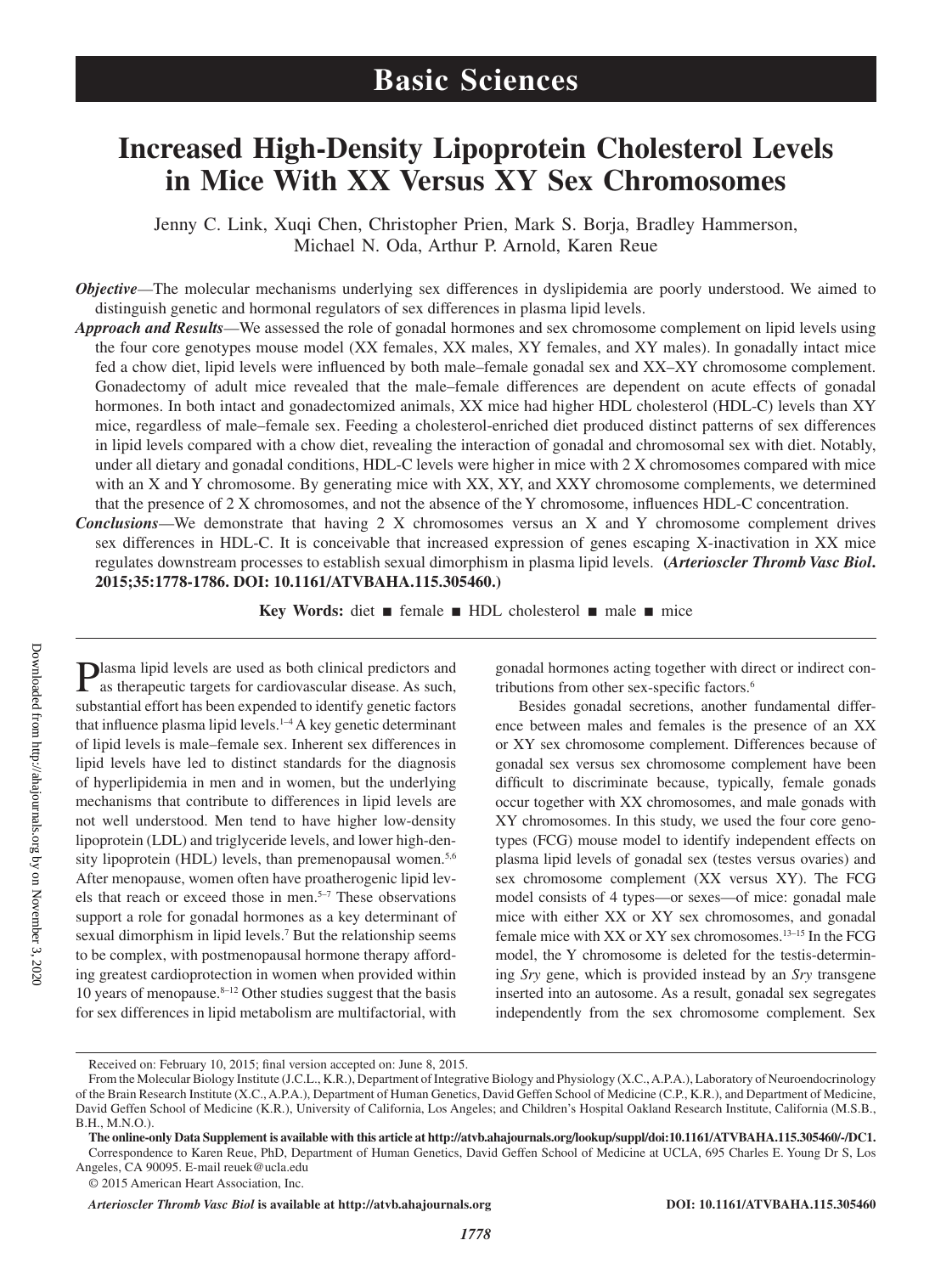| <b>Nonstandard Abbreviations and Acronyms</b> |                                      |  |  |  |
|-----------------------------------------------|--------------------------------------|--|--|--|
| apoB                                          | apolipoprotein B                     |  |  |  |
| <b>FCG</b>                                    | four core genotypes                  |  |  |  |
| FFA                                           | free fatty acid                      |  |  |  |
| <b>HDL</b>                                    | high-density lipoprotein             |  |  |  |
| HDL-C                                         | high-density lipoprotein cholesterol |  |  |  |
| LDL                                           | low-density lipoprotein              |  |  |  |
| LDL-C                                         | low-density lipoprotein cholesterol  |  |  |  |

differences observed between gonadal males and females can be attributed to the action of gonadal hormones, whereas differences between XX and XY mice can be ascribed to the number of X or Y chromosomes. In addition, by comparing intact and gonadectomized mice, further distinction can be made between the effects of gonadal hormones during development and those resulting from acute effects of hormones in adulthood.

We recently used the C57BL/6 FCG mouse model to determine how sex chromosome complement contributes to sex differences in metabolic traits, such as body weight, adiposity, and hepatic lipid content. Specifically, when gonadectomized as adults to remove acute gonadal effects, XX mice have increased obesity and fatty liver compared with XY mice, regardless of whether they originally had male or female gonads.16 We hypothesized that sex chromosome complement may also contribute to sex differences in plasma lipid profiles. Here, we report that gonadal hormones and sex chromosome complement have independent effects on plasma lipoprotein levels. These results have implications for understanding the basis for sex differences in plasma lipid levels, and may inform about key risk factors in the metabolic syndrome.

#### **Materials and Methods**

Materials and Methods are available in the online-only Data Supplement.

#### **Results**

#### **Acute Gonadal Hormones and the Sex Chromosome Complement Influence Plasma Lipid Levels**

To analyze sex differences, we measured fasting lipid levels (total cholesterol, HDL cholesterol [HDL-C], triglyceride, and free fatty acids [FFA]) in the 4 genotypes of FCG mice. We defined HDL-C levels as the cholesterol present in particles that lack apolipoprotein B (apoB), and LDL/VLDL (very lowdensity lipoprotein) cholesterol levels as that from all non-HDL particles (Materials and Methods section of this article). Statistical analyses were performed by 2-way ANOVA, with gonadal sex (male or female) and sex chromosome complement (XX or XY) as covariates.

We first assessed plasma lipid levels in gonadally intact mice fed a chow diet. Total cholesterol levels were similar to those reported previously for C57BL/6 mice, with HDL-C accounting for the majority of plasma cholesterol, as is typical in mice.17,18 Compared with females, male mice had higher levels of total and HDL-C, as well as triglyceride and FFA (Figure 1A). Males also had slightly higher amounts of unesterified cholesterol (UC in Figure 1). Notably, however, animals of both gonadal sexes with XX chromosomes had



**Figure 1.** Plasma lipid levels are regulated by both gonadal sex and sex chromosome complement. **A** and **B**, Concentrations of total cholesterol (TC), unesterified cholesterol (UC), high-density lipoprotein (HDL) cholesterol, triglycerides (TG), and free fatty acids (FFA) were measured in 7.5-month-old gonadally intact (**A**) and gonadectomized (GDX; **B**). Four core genotypes mice fed a standard chow diet (n=8). Low-density lipoprotein (LDL) cholesterol values were calculated by subtracting HDL from TC. Values represent the mean±SD. Significant comparisons for sex chromosome complement and for gonadal sex are denoted by brackets. A significant interaction of sex chromosome complement and gonadal sex is denoted by Int. \**P*≤0.05, \*\**P*≤0.01, \*\*\**P*≤0.001, ‡*P*≤0.000001. F indicates gonadal female; and M, gonadal male.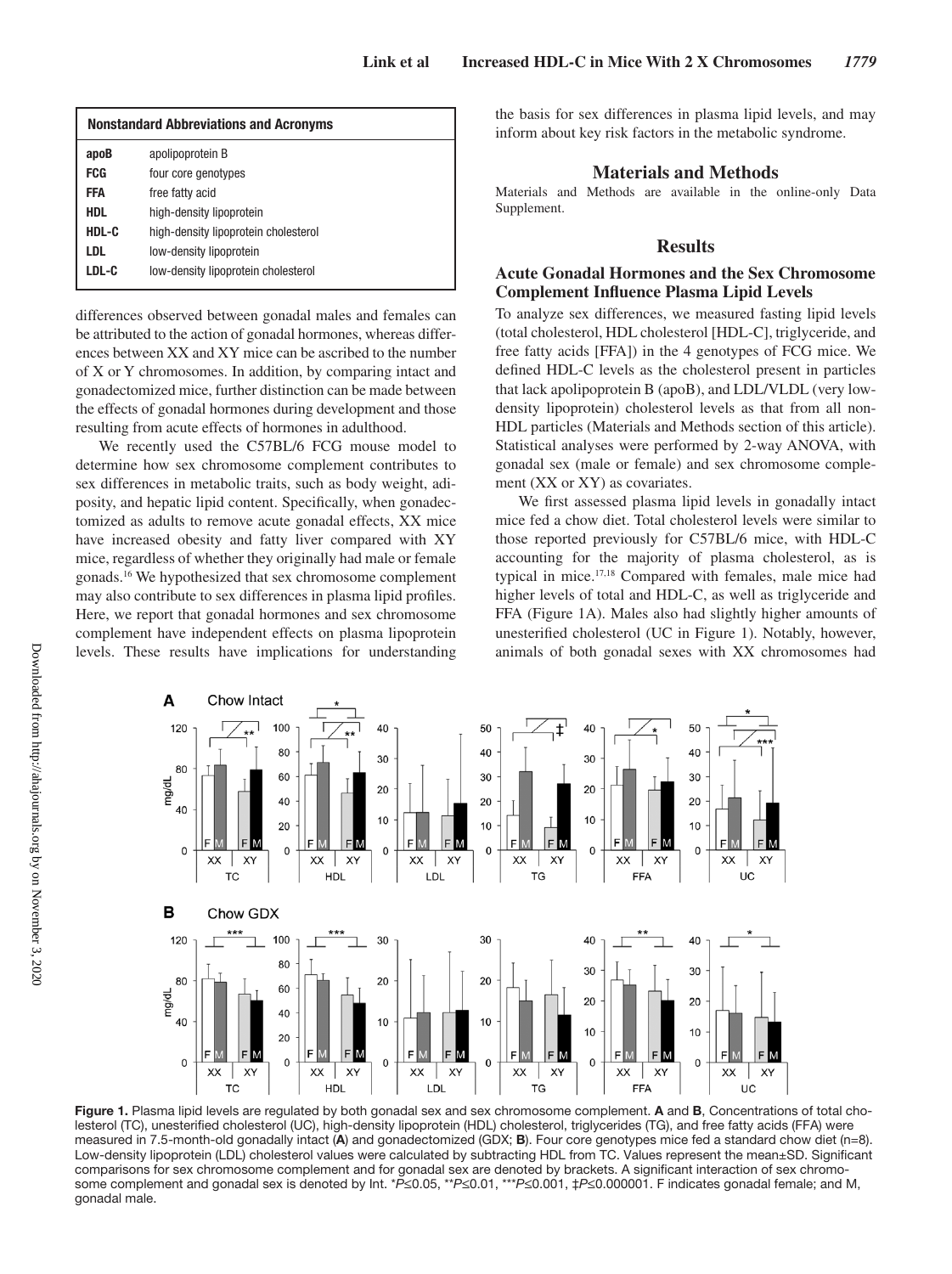20% higher HDL-C levels than XY mice (*P*<0.02). These results indicate that male–female gonads are a determinant of sex differences in plasma lipid levels, but also reveal that the sex chromosome complement influences HDL-C levels, even in the presence of normal gonadal hormone levels.

The sex differences in lipid levels that were observed between males and females could result from either longterm or short-term effects of gonadal secretions.19 To distinguish between these, we gonadectomized mice after they reached adulthood (75 days of age) and determined lipid levels 5 months later, at which point acute effects of gonadal hormones should be absent, but long-term effects might persist. Gonadectomized mice did not exhibit the male–female differences in lipid levels that were present in gonadally intact mice indicating that much of the male– female dimorphism in plasma lipid levels is related to acute effects of gonadal secretions. However, as observed in intact mice, HDL and UC levels were higher in XX compared with XY mice (*P*<0.0003 and *P*<0.04), regardless of original gonad type (Figure 1B). After gonadectomy, total cholesterol levels and FFA levels were also higher in XX than in XY mice (*P*<0.007 and *P*<0.003). Thus, the effects of XX chromosome complement on HDL and UC levels are robust, occurring in both the presence and absence of gonadal secretions, and gonadectomy exposes underlying effects of chromosome complement on total cholesterol and FFA levels.

# **Lipoprotein Composition Differs in XX and XY Mice**

As described above, HDL-C values (determined after fractionation of apoB-containing lipids) are higher in mice with XX compared with XY chromosome complement. We wondered if sex chromosome complement influences HDL characteristics, such as particle size, apolipoprotein content, or HDL–apolipoprotein (apo)A-I exchange activity (a measure of HDL function). To assess whether HDL size distribution differs among the FCG genotypes, we fractionated plasma samples by fast protein liquid chromatography and quantified cholesterol content of the resulting fractions. HDL-C peaks directly mirrored the results of biochemical fractionation, with highest HDL-C levels in the XX mice within each sex (XX males>XY males and XX females>XY females), and higher levels in males than in females in gonadally intact mice (Figure 2A). In mice that had been gonadectomized as adults, the HDL-sized particles were more abundant in XX compared with XY mice, and male–female differences were not detectable (Figure 2B). Minor sex differences were observed in cholesterol levels in LDL-sized particles, with slightly higher levels in females than in males in both intact and gonadectomized mice (Figure 2A and B).

We assessed the relative plasma apolipoprotein levels in plasma from the FCG mice. Consistent with the higher HDL-C levels in intact male mice, levels of the major HDL apolipoprotein, apoA-I, were slightly higher in males than



**Figure 2.** High-density lipoprotein (HDL) lipoprotein composition and apoA-I exchange activity is influenced by sex. Plasma was collected from 7.5-month-old gonadally intact (**A** and **D**) and gonadectomized (GDX; **B** and **E**) chow-fed mice. **A** and **B**, Three representative plasma samples from each genotype were pooled and assayed using fast protein liquid chromatography. **C**, Plasma levels of apolipoproteins were quantified by immunoblot densitometry. Direction of statistically significant comparisons for gonadal sex and for sex chromosomes are shown. A significant interaction of sex chromosome complement and gonadal sex is denoted by "Interaction." **D** and **E**, HDL–apoA-I dissociation activity was measured by electron paramagnetic resonance and represented as % response. Values represent the mean±SD. \**P*≤0.05, \*\**P*≤0.01, \*\*\**P*≤0.001. F indicates gonadal female; LDL, low-density lipoprotein; M, gonadal male; n.s., not significant; and VLDL, very low-density lipoprotein.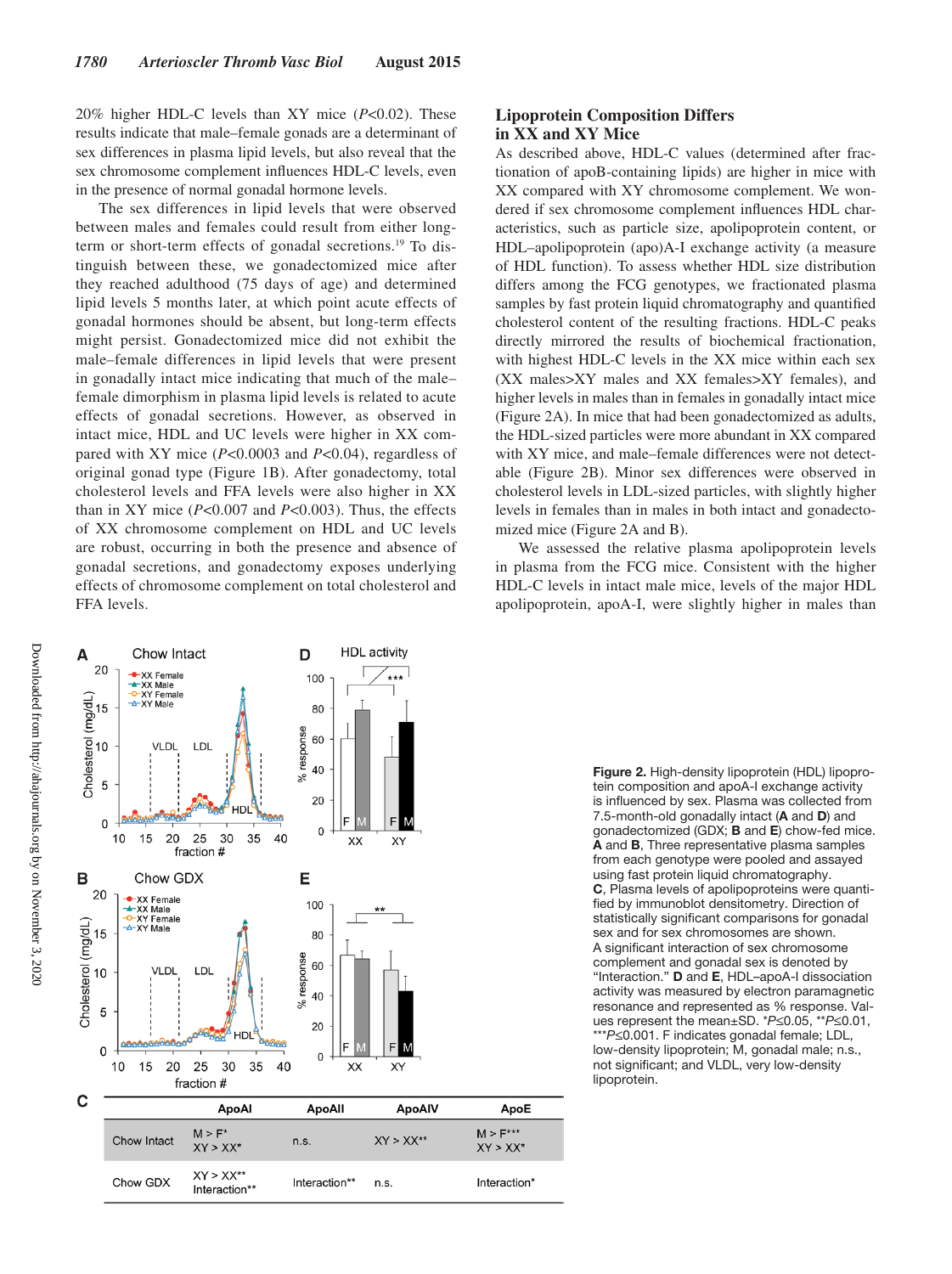in females (*P*<0.02; Figure 2C; Table I and Figure I in the online-only Data Supplement). A similar male–female difference was observed for apoE, a component of multiple lipoprotein classes (*P*<0.0005). Apolipoprotein levels were also influenced by sex chromosome complement. The levels of apoA-I, apoA-IV, and apoE were higher in XY compared with XX mice of both gonadal sexes (*P*<0.02, *P*<0.03, and *P*<0.01, respectively). This was unexpected, given the higher HDL-C levels in XX compared with XY mice. Gonadectomy abolished the male–female differences in apolipoprotein levels, but maintained the higher apoA-I levels in XY compared with XX mice (*P*<0.006). Removal of the gonads also uncovered interactions between sex chromosome complement and the original gonadal sex (Figure 2C; Table I in the online-only Data Supplement). ApoB levels were low in all chow-fed mice, and neither apoB nor apoA-II levels differed among the 4 genotypes (Table I and Figure I in the online-only Data Supplement). Overall, our results reveal complex effects of sex chromosome complement on plasma lipoprotein composition, with XX chromosome complement favoring higher HDL-C content, but lower total levels of apolipoproteins that are often associated with HDL, including apoA-I and apoA-IV.

The lower apolipoprotein/cholesterol ratio of HDL from XX compared with XY mice could influence HDL function. One assessment of HDL function is the degree to which apoA-I present on HDL can be dissociated from the lipoprotein particle (HDL–apoA-I exchange).<sup>20</sup> A reduced HDL–apoA-I exchange rate correlates with metabolic syndrome and acute coronary syndrome in humans, and with increased atherosclerotic plaque burden in rabbits.<sup>21</sup> We assessed the HDL–apoA-I exchange rate using site-directed spin-label electron paramagnetic resonance.21 In both intact and gonadectomized mice, the HDL–apoA-I exchange activity in plasma mirrored HDL-C concentrations, with male>female in intact mice (*P*=0.001) and XX>XY in gonadectomized mice (*P*<0.003; Figure 2D and 2E). Thus, sex differences in HDL–apoA-I exchange rates parallel those in HDL-C levels, and are influenced by both gonadal and chromosomal sex determinants.

# **Sex Chromosome–Diet Interactions Influence Cholesterol Levels and HDL Activity**

Lipid levels are highly responsive to diet. We investigated the factors underlying sexual dimorphism in lipid levels in response to dietary cholesterol by feeding FCG mice, a diet containing 1.25% cholesterol (in contrast to 0.02% in chow). As expected, the cholesterol-enriched diet caused substantial increases in the absolute levels of total and LDL cholesterol (LDL-C) in all genotypes compared with levels in mice fed the chow diet. Although both sex chromosomes and gonadal sex influenced lipid levels on a high cholesterol diet, specific effects differed from chow diet. As we observed on chow diet, sex chromosome complement remained an important determinant of HDL-C levels, with XX>XY (Figure 3A). Unlike chow diet, however, sex chromosome complement also influenced triglyceride and FFA levels, with XY>XX. HDL and UC levels were both influenced by gonadal sex in intact mice fed a cholesterol-enriched diet, with female>male. Thus, in some cases, the determinants of sexual dimorphism in lipid traits are responsive to diet.

Removal of the acute effects of gonadal secretions by gonadectomy of adult mice produced unique patterns of lipid



**Figure 3.** Diet interacts with gonadal sex and sex chromosome complement to modulate plasma lipid levels. **A** and **B**, Concentrations of total cholesterol (TC), unesterified cholesterol (UC), high-density lipoprotein (HDL) cholesterol, triglycerides (TG), and free fatty acids (FFA) were determined in 7.5-month-old gonadally intact (**A**) and GDX (**B**) FCG mice fed a high cholesterol diet (HCD, n=4–10). Low-density lipoprotein (LDL) cholesterol values were calculated by subtracting HDL from TC. Values represent the mean±SD. Significant comparisons for sex chromosome complement and for gonadal sex are denoted by brackets. A significant interaction of sex chromosome complement and gonadal sex is denoted by Int. \**P*≤0.05, \*\**P*≤0.01, \*\*\**P*≤0.001, *P*≤0.0001. F indicates gonadal female; and M, gonadal male.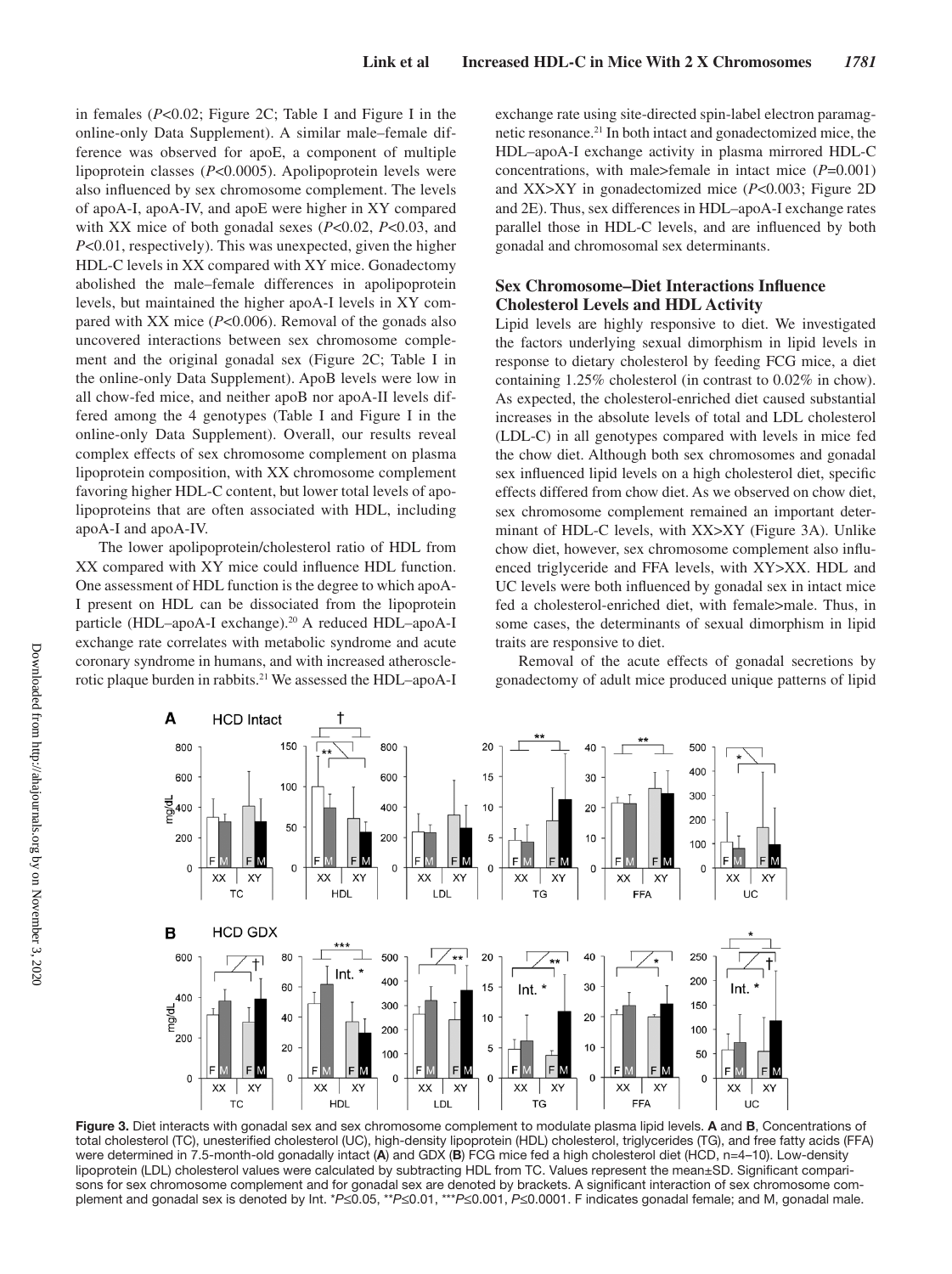levels among the 4 genotypes compared with chow diet or intact mice fed cholesterol diet. HDL-C and UC levels were higher in XX compared with XY mice (Figure 3B). Thus, HDL and UC cholesterol levels were consistently influenced by sex chromosome complement across diets (chow and high cholesterol) and gonadal state (intact and gonadectomized). Unexpectedly, in gonadectomized mice, the cholesterol diet uncovered male–female differences in several lipid traits that were not apparent in gonadally intact mice. Thus, males had higher levels than females of total cholesterol, LDL-C, UC, triglyceride, and FFA (Figure 3B). Interestingly, the only condition examined in which LDL-C levels exhibited sexual dimorphism was in mice gonadectomized and fed a cholesterol-enriched diet. Detection of male–female lipid level differences in gonadectomized mice suggests a role for either long-lasting (organizational) effects of gonadal hormones present in early life, or an effect of *Sry* acting outside of the gonads. Furthermore, the emergence of male–female dimorphism in cholesterol traits exclusively in gonadectomized animals suggests that acute effects of gonadal secretions in intact mice may counteract these organizational hormone effects.

As described above, the presence of XX sex chromosomes was associated with higher HDL-C levels than XY chromosome complement. On the cholesterol-enriched diet, HDL-C levels were  $\approx 60\%$  higher in XX than in XY mice in both intact and gonadectomized states (Figure 3). In the intact mice on both diets, the sex chromosome effect was overlaid with male–female sex differences. The XX>XY differences in HDL-C levels of mice fed a cholesterol-enriched diet were recapitulated when HDL particles were defined by size via fast protein liquid chromatography fractionation (Figure 4A and 4B). Analysis of apolipoprotein content on the cholesterol-enriched diet showed XX>XY for several HDL apolipoproteins (apoA-I, apoA-II, and apoA-IV) in intact mice; female>male effects were also evident for apoA-IV and apoE (Figure 4C; Table I and Figure I in the online-only Data Supplement). In gonadectomized mice fed a cholesterolenriched diet, the sex chromosome effects on apolipoprotein content were less pronounced, but still apparent for apoA-II and apoE.

Assessment of HDL–apoA-I exchange activity revealed a strong effect of diet. On a chow diet, HDL activity in gonadally intact mice was higher in males than in females (Figure 2D); after cholesterol feeding, XX mice had higher HDL–apoA-I exchange activity than XY mice, and female mice had higher activity than males (Figure 4D). Gonadectomy in combination with dietary cholesterol reduced the absolute levels of HDL–apoA-I exchange activity compared with all other dietary–gonadal hormone conditions, particularly in females (Figure 4E); in chow-fed mice, gonadectomy reduced HDL– apoA-I exchange activity only in males (Figure 2E). These results suggest that acute effects of gonadal hormones are a determinant of HDL–apoA-I exchange capacity, with distinct sexually dimorphic effects that respond to diet.



**Figure 4.** Diet interacts with sex to influence high-density lipoprotein (HDL) lipoprotein composition and apoA-I exchange activity. Plasma was collected from 7.5-month-old gonadally intact (**A** and **D**) and gonadectomized (GDX; **B** and **E**) mice fed the high cholesterol diet (HCD). **A** and **B**, Three representative plasma samples from each genotype were pooled and assayed using fast protein liquid chromatography. **C**, Plasma levels of apolipoproteins were quantified by immunoblot densitometry. Direction of statistically significant comparisons for gonadal sex and for sex chromosomes are shown. A significant interaction of sex chromosome complement and gonadal sex is denoted by Interaction. **D** and **E**, HDL–apoA-I dissociation activity was measured by electron paramagnetic resonance and represented as % response and as activity per unit of HDL cholesterol. Values represent the mean±SD. \**P*≤0.05, \*\**P*≤0.01, †*P*≤0.0001. F indicates gonadal female; M, gonadal male; and n.s., not significant.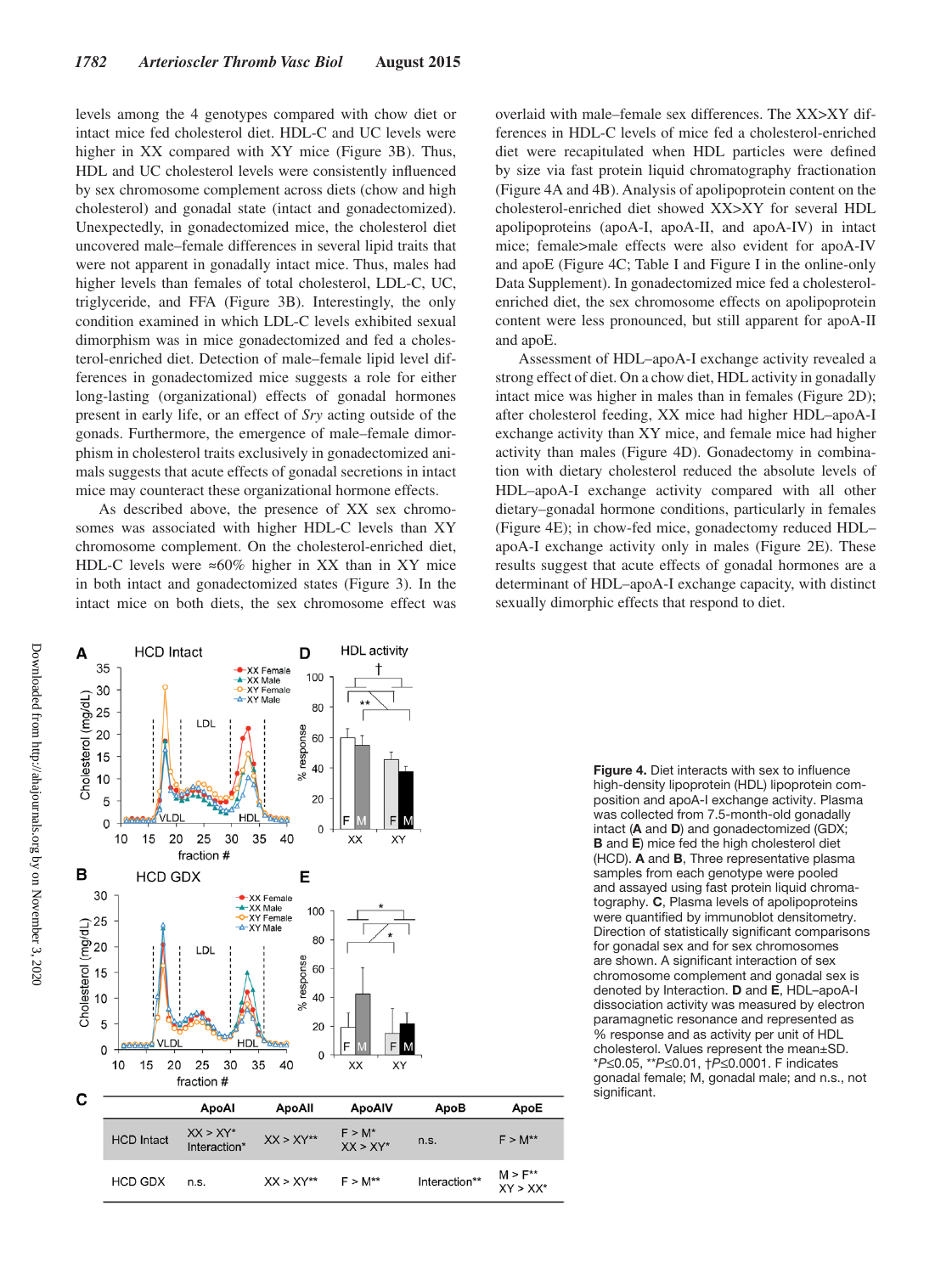| Table. | Sex Differences in Hepatic Gene Expression |  |
|--------|--------------------------------------------|--|
|        |                                            |  |

|                       | Chow Intact                             | Chow GDX                  | <b>HCD Intact</b>                      | <b>HCD GDX</b>            |
|-----------------------|-----------------------------------------|---------------------------|----------------------------------------|---------------------------|
|                       | Cholesterol synthesis and transport     |                           |                                        |                           |
| Abca1                 | $M>F^{**}$                              | n.s.                      | $F>M**$                                | $XY > XX^*$<br>$Int.**$   |
| Abcq1                 | F>M†<br>$XY > XY***$<br>$Int.**$        | $XY > XX +$<br>$Int.*$    | $F>M^{**}$<br>$XY > XX**$              | $XY > XY**$               |
| ApoB                  | $XX > XY**$                             | $M>F^*$                   | M>F†                                   | n.s.                      |
| <b>Hmgcr</b>          | n.s.                                    | n.s.                      | $M>F^{**}$<br>$XY > XX**$              | n.s.                      |
| Lcat                  | $F > M^*$                               | $M > F^*$                 | $M>F+$                                 | $F>M^*$<br>$XX > XY***$   |
| LdIr                  | $XX > XY^*$                             | n.s.                      | M>F†                                   | $XX > XY^*$               |
| Lipc                  | $F > M^*$<br>$Int.**$                   | $XX > XY**$               | $M>F+$                                 | n.s.                      |
| Mvk                   | n.s.                                    | n.s.                      | $Int.*$                                | n.s.                      |
| Pltp                  | $F > M***$<br>$XY > XX^*$               | n.s.                      | F>Mt<br>$XY > XX**$                    | $XY > XX**$               |
| Scarb1                | n.s.                                    | n.s.                      | $M>F^{**}$                             | $XX > XY^*$               |
| Bile acid synthesis   |                                         |                           |                                        |                           |
| Cyp7a1                | $F > M***$<br>$XX > XY**$               | n.s.                      | $F > M^*$<br>$Int.*$                   | n.s.                      |
| Cyp8b1                | $M>F^{**}$<br>$XX > XY**$               | $F > M^{\star\star}$      | n.s.                                   | n.s.                      |
| Cyp27a1               | $XX > XY***$                            | $XX > XY^*$<br>$Int.*$    | $M>F^{**}$                             | n.s.                      |
| X-inactivation escape |                                         |                           |                                        |                           |
| Ddx3x                 | $XX > XY***$                            | $M > F^*$                 | $M>F^{**}$<br>$XX > XY**$<br>$Int.***$ | $XX > XY***$              |
| Eif2s3x               | $M>F^{**}$<br>$XX > XY \pm$<br>$Int.**$ | $M > F^*$<br>$XX > XY**$  | XX > XY                                | XX > XY<br>$Int.*$        |
| Kdm5c                 | $M>F^{**}$<br>$XX > XY +$               | $M > F^*$                 | $M>F^{**}$<br>$XX > XY \pm$<br>$Int.*$ | XX > XY<br>$Int.**$       |
| Kdm6a                 | $XX > XY**$                             | $F > M^*$<br>$XX > XY***$ | XX > XY                                | $M>F^{**}$<br>$XX > XY**$ |

Hepatic gene expression was measured by quantitative polymerase chain reaction. P-values are represented by direction of sex difference and magnitude of significance. F indicates gonadal female; GDX, gonadectomized; HCD, high cholesterol diet; M, gonadal male; and n.s., not significant.

\*P≤0.05, \*\*P≤0.01, \*\*\*P≤0.001, †P≤0.0001, ‡P≤0.000001.

# **Gene Expression Levels for Components of Cholesterol Synthesis and Metabolism Do Not Explain Sex Differences in Plasma Cholesterol Levels**

In all dietary and gonadal conditions examined here, HDL-C levels were higher in mice with XX compared with XY chromosome complement. To investigate potential mechanisms, we examined hepatic gene expression levels for key players in cholesterol synthesis and metabolism. These included determinants of cholesterol biosynthesis (*Hmgcr* and *Mvk*), cellular lipoprotein uptake (*Ldlr* and *Scarb1*), cholesterol conversion to bile acids (*Cyp7a1*, *Cyp8b1*, and *Cyp27a1*), and HDL lipid accumulation (*Lcat, Pltp, Abca1,* and *Abcg1*). We searched

for patterns of gene expression that mirrored the elevated HDL-C levels in XX compared with XY genotypes across the 4 cohorts of mice, all of which had higher HDL-C levels in XX compared with XY mice. In some cases (eg, *Pltp, Abcg1*), male gonadal secretions appeared to inhibit gene expression, as increased expression of these genes was observed in chowfed males after gonadectomy. And although we identified some instances of XX versus XY differences in gene expression, we did not detect patterns that are likely to explain the elevated levels of HDL in XX compared with XY mice (Table; Figures II–IV in the online-only Data Supplement).

### **Differences in X Chromosome Gene Dosage Associate With Plasma HDL-C Levels**

The association of HDL-C levels with XX chromosome complement suggests a mechanism that is directly related to the presence of a second X chromosome or the absence of a Y chromosome. To distinguish between these 2 possibilities, we measured plasma lipid levels in a mouse model differing in the number of sex chromosomes.14,22 The abnormal Y\* chromosome undergoes recombination with the X chromosome to produce  $XX$ ,  $XX^{\gamma*}$  (similar to XXY), and  $XY^*$ (similar to XY) mice. Chow-fed, gonadectomized mice with 2 X chromosomes (XX and XXY) had higher levels of total,



**Figure 5.** Elevated total and high-density lipoprotein (HDL) cholesterol levels are associated with presence of 2 X chromosomes. Concentrations of total cholesterol (TC), unesterified cholesterol (UC), HDL cholesterol, triglyceride (TG), and free fatty acids (FFA) were measured in gonadectomized XY\* chow-fed mice with the sex chromosome genotypes indicated (n=7–8). Low-density lipoprotein (LDL) cholesterol values were calculated by subtracting HDL from TC. Values represent the mean±SD. Significant comparisons by 1-way ANOVA with Duncan multiple-comparison test are denoted by brackets. \**P*≤0.05, \*\**P*≤0.01.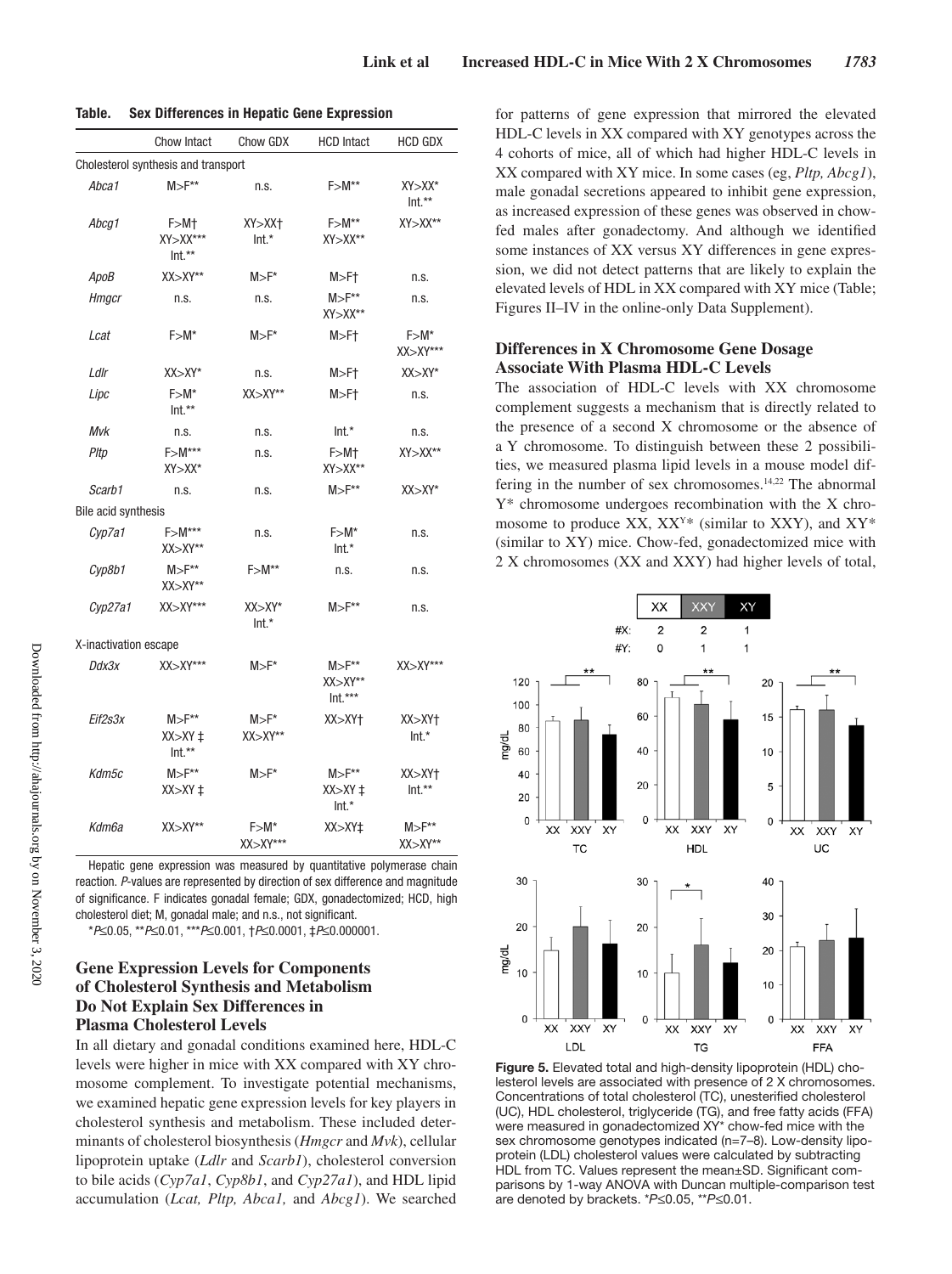unesterified, and HDL-C than mice with a single X chromosome (XY; *P*<0.007, *P*<0.006, and *P*<0.04, respectively). The presence of the Y chromosome did not affect HDL-C levels (compare XX with XXY; Figure 5). By contrast, mice with a Y chromosome (XXY and XY) had higher LDL-C and triglyceride levels than mice without a Y (*P*<0.03 and *P*<0.02, respectively), regardless of the number of X chromosomes. These data indicate that the presence of X and Y chromosomes have distinct effects on lipid species, with HDL-C influenced by the number of X chromosomes, and LDL-C influenced by the presence of the Y chromosome.

In general, dosage of X chromosome gene expression is normalized between XX and XY cells through inactivation of 1 X chromosome in XX cells. However, a small subset of genes escape X chromosome inactivation and exhibit higher expression levels in XX compared with XY cells.<sup>23</sup> Genes that are well established to escape inactivation in both mice and humans include *Ddx3x*, *Eif2s3x*, *Kdm5c*, and *Kdm6a*. The expression levels of these genes have the potential to influence numerous downstream cellular processes through their roles as histone methylases (*Kdm5c* and *Kdm6a*), a DNA helicase (*Ddx3x*), and a translation initiation factor (*Eif2s3x*). To assess whether the X-inactivation escapee genes have enhanced expression levels in the 4 cohorts of mice studied here in a relevant metabolic tissue, we quantitated gene expression in liver of both intact and gonadectomized FCG mice on chow and high cholesterol diets. These genes were expressed at higher levels in XX mice compared with XY mice in nearly all cohorts (Table; Figure V in the online-only Data Supplement). In some cases, male–female dimorphism was also observed. The higher hepatic expression levels of X chromosome escapee genes in XX compared with XY liver raise the possibility that altered X chromosome gene dosage may contribute to sexual dimorphism in HDL-C levels, and probably other metabolic traits.

### **Discussion**

We used the FCG mouse model to investigate the relative contributions of gonadal secretions and sex chromosome complement to lipid levels. Using this model, we were able to detect sex chromosome complement as a determinant of sexual dimorphism in plasma lipids and in lipoproteins, particularly HDL-C.

In gonadally intact mice fed a chow diet, total and HDL-C, as well as triglyceride and FFA levels, were higher in male mice (XX and XY) compared with female mice (XX and XY). In addition, HDL-C levels were influenced by sex chromosome complement, with higher levels in XX compared with XY mice. Thus, even in the presence of endogenous gonadal hormones, the effect of sex chromosomes on HDL-C levels was apparent. To further explore the influence of sex chromosome complement on lipid levels, we reduced hormone levels by gonadectomy, which eliminated male–female differences observed in the intact mice, and amplified the XX versus XY effects on HDL-C levels. Gonadectomy also revealed that XX chromosome complement promotes higher total cholesterol and FFA levels. These results suggest that sex chromosome complement may become a particularly important determinant of lipid levels under conditions characterized by reduced gonadal hormones, such as middle age and postmenopause in humans.

We detected interactions between sex chromosome complement and diet. Gonadally intact XX mice fed a diet enriched in cholesterol had higher HDL-C levels than XY mice, as was observed in chow-fed mice. In addition, the cholesterol-enriched diet brought out a novel sex chromosome effect on triglyceride and FFA levels, with higher levels in XY compared with XX mice. After gonadectomy, male mice had significantly higher levels than females for total cholesterol, LDL-C, triglyceride, and FFA. Because mice were gonadectomized 5 months before lipid measurements, the observed male–female dimorphism must be a result of long-lasting (ie, organizational) effects of gonadal hormones, or nongonadal effects of *Sry* that are confounded with gonadal sex in this model. Together, our results indicate that sex differences in lipid levels are determined by a combination of hormonal and sex chromosome effects, and further, these differences are dependent on hormonal (high or low gonadal hormone concentrations) and diet (chow or high cholesterol) context (Figure 6A).

were elevated in mice with 2 X chromosomes. The potential benefits of elevated HDL-C levels include cholesterol efflux

**HDL** cholesterol Other plasma lipids в Chow Intact **HCD** Intact **HCD Intact** Chow Intact  $XX > XY$  $XX > XY$  $XY > XX$ Diet  $M > F$  $Die$  $M > F$  $F > M$ -<br>GDX GDX  $XX > XY$  $XX > XY$ Diet  $XX > XY$ Diet  $M > F$ Chow GDX **HCD GDX** Chow GDX **HCD GDX** Increased cholesterol efflux? Increased Increased Increased **XX** X escapee lipoprotein production? HDL chromosome cholesterol expression Decreased cholesterol excretion?

Regardless of diet or sex hormone milieu, HDL-C levels

**Figure 6.** Factors influencing circulating highdensity lipoprotein (HDL) cholesterol. **A**, HDL cholesterol levels are higher in XX mice compared with XY mice, regardless of diet or sex hormone presence status. Male/female gonad status also influences HDL cholesterol levels under some conditions. **B**, Plasma lipid other than HDL exhibit sex differences that depend on the diet and gonadal status. **C**, Mice with 2 X chromosomes have increased X escapee gene expression in metabolic tissues such as liver. These genes may influence several metabolic pathways to increase circulating HDL cholesterol. F indicates gonadal female; GDX, gonadectomy; HCD, high cholesterol diet; and M, gonadal male.

A

C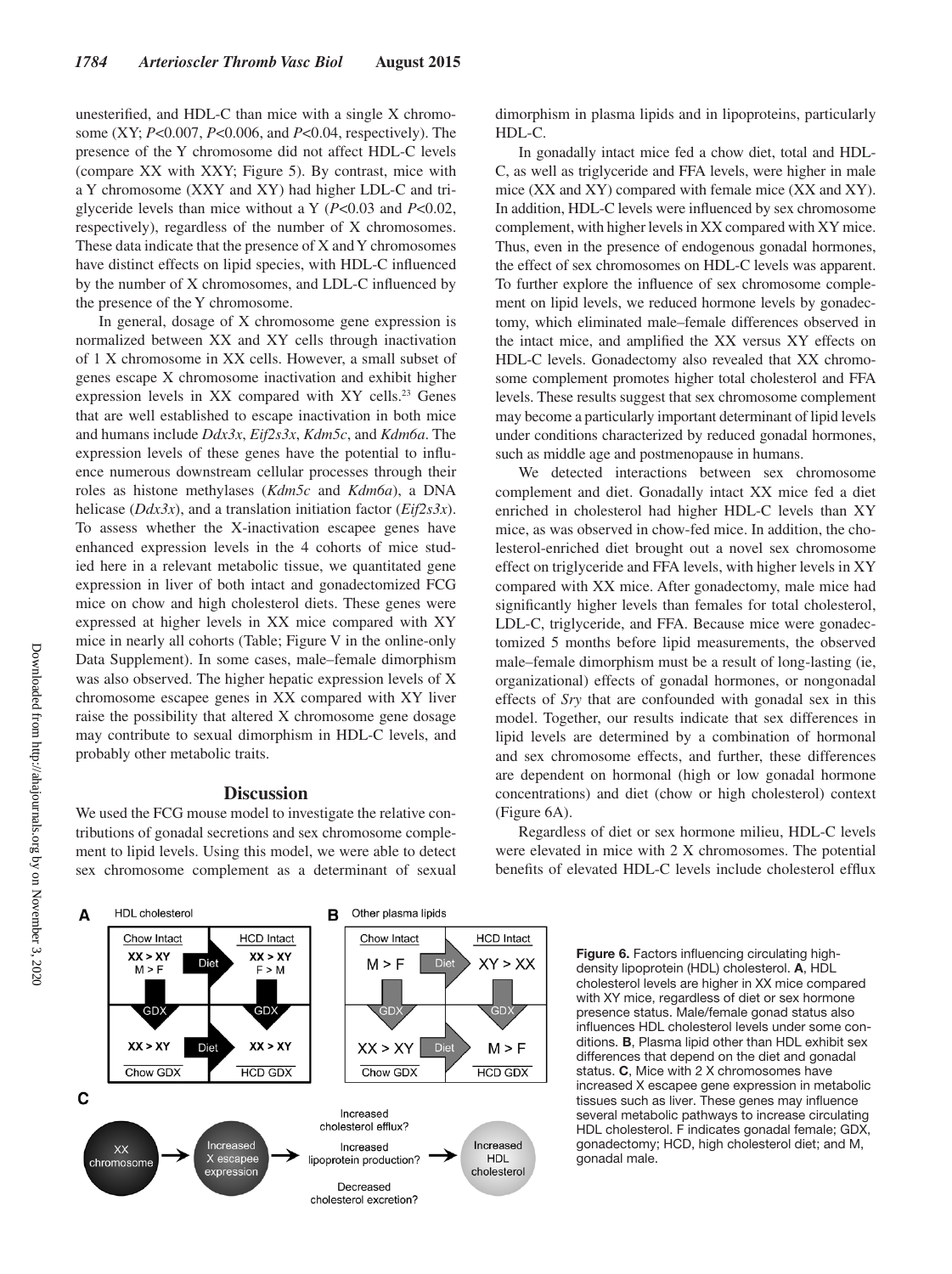from peripheral tissues, anti-inflammatory and antioxidative activities, and protection from infection.24,25 One metric of HDL activity that has been correlated with metabolic syndrome in humans and atherosclerosis in rabbits is the efficiency of apoA-I exchange from HDL particles.<sup>21</sup> We found that total HDL–apoA-I exchange activity was greater in XX mice than in XY mice, concordant with the increased HDL-C concentration in XX animals. These results suggest that XX chromosome complement may be a factor in determining both the levels and the protective activity of HDL.

By altering the number of X and Y chromosomes using the  $Y^*$  mouse model, we determined that the presence of 2 X chromosomes is associated with increased HDL-C. We previously determined that the presence of 2 X chromosomes also leads to increased adiposity and fatty liver development on a high-fat diet.<sup>16</sup> Thus, a future goal of broad importance is to understand how increased X chromosome dosage impacts metabolism. Here, we demonstrate that genes that escape X chromosome inactivation are expressed at higher levels in XX compared with XY tissues. The proteins encoded by these genes—which have roles in transcriptional regulation, RNA processing, and protein translation $26-33$ —could conceivably influence lipid homeostasis (Figure 6B). The specific targets of X chromosome escapee gene activity are not well characterized at present, but ongoing studies are focused on their identification using large-scale transcriptional and epigenomic profiling.

Our data using the Y\* mouse model revealed that in addition to effects of 2 X chromosomes on HDL-C levels, the presence of the Y chromosome may influence LDL-C levels. The Y chromosome has traditionally been viewed to harbor genes restricted to male gonad development and spermatogenesis. However, a recent study using consomic mouse strains with Y chromosomes derived from distinct inbred strains suggests that genetic variation in Y chromosome genes influences plasma lipoprotein levels.34 The Y chromosome carries a set of genes that encode Y-specific proteins that are similar to paralogous genes on the X chromosome. These include the Y chromosome counterparts of the X chromosome escapee genes that exhibit increased dosage in mice with 2 versus a single X chromosome. In our study, all X and Y chromosomes were genetically identical, derived from the C57BL/6 strain, so that dosage alone was manipulated. It is interesting to speculate that both dosage and genetic variation in these X and Y chromosome genes may influence lipid levels.

Our genetic analysis of sexual dimorphism of lipoprotein levels has limitations imposed by the necessity of using a mouse model. It is well established that mice and humans differ in several aspects of lipoprotein metabolism.<sup>35</sup> When fed a chow diet, mice carry approximately two thirds of plasma cholesterol in HDL particles, whereas humans carry a similar proportion in LDL particles. In this study, some mice were fed a cholesterol-enriched diet to increase the levels of LDL cholesterol, but because mice do not express cholesteryl ester transfer protein, which promotes the transfer of cholesteryl esters and triglycerides between lipoprotein particles, species differences in the metabolism of circulating lipoproteins persist. Relevant to the effects of gonadal hormones on lipoprotein

metabolism, it has been demonstrated that estradiol administration produces different effects on HDL-C levels in mice and humans.<sup>36,37</sup> Despite the known species differences in lipoprotein metabolism, the genetic loci that control HDL-C levels in mouse and human exhibit a substantial degree of overlap.<sup>38</sup> raising the possibility that fundamental genetic influences on lipoprotein physiology are shared between mouse and man.

In conclusion, our studies demonstrate that sexual dimorphism in lipid levels is a result of interactions between gonadal hormones, sex chromosome complement, and diet. The results further indicate that XX chromosome complement has a major influence on HDL-C levels, irrespective of diet or gonadal status. Future studies with FCG mice will facilitate the identification of sex-dependent biomarkers of disease associated with altered lipid levels, such as atherosclerosis. Such studies are crucial for improving the assessment and treatment of cardiovascular disease risk in men and women.

#### **Acknowledgments**

Mouse antibody against ApoB was a generous gift from Dr Stephen G. Young (University of California, Los Angeles).

#### **Sources of Funding**

We acknowledge support from the National Institute of Diabetes and Digestive and Kidney Diseases (National Public Health Service R01 DK83561 to A.P. Arnold, X. Chen, and K. Reue), Ruth L. Kirschstein National Research Service Award (GM007185 to J.C. Link), and California Tobacco-related Disease Research Program (22RT-0095 to M.N. Oda). Mouse Metabolic Phenotyping Center, Vanderbilt University, Nashville, TN was supported, in part, by grant U24 DK059637.

#### **Disclosures**

M.N. Oda is a founder and holds an ownership stake in Seer BioLogics, Inc. This did not influence his or his laboratory's interpretation or presentation of results.

#### **References**

- 1. Kooner JS, Chambers JC, Aguilar-Salinas CA, Hinds DA, Hyde CL, Warnes GR, Gómez Pérez FJ, Frazer KA, Elliott P, Scott J, Milos PM, Cox DR, Thompson JF. Genome-wide scan identifies variation in MLXIPL associated with plasma triglycerides. *Nat Genet*. 2008;40:149–151. doi: 10.1038/ng.2007.61.
- 2. Kathiresan S, Willer CJ, Peloso GM, et al. Common variants at 30 loci contribute to polygenic dyslipidemia. *Nat Genet*. 2009;41:56–65. doi: 10.1038/ng.291.
- 3. Teslovich TM, Musunuru K, Smith AV, et al. Biological, clinical and population relevance of 95 loci for blood lipids. *Nature*. 2010;466:707–713. doi: 10.1038/nature09270.
- 4. Willer CJ, Schmidt EM, Sengupta S, et al. Discovery and refinement of loci associated with lipid levels. *Nat Genet*. 2013;45:1274–1283.
- 5. Freedman DS, Otvos JD, Jeyarajah EJ, Shalaurova I, Cupples LA, Parise H, D'Agostino RB, Wilson PW, Schaefer EJ. Sex and age differences in lipoprotein subclasses measured by nuclear magnetic resonance spectroscopy: the Framingham Study. *Clin Chem*. 2004;50:1189–1200. doi: 10.1373/clinchem.2004.032763.
- 6. Wang X, Magkos F, Mittendorfer B. Sex differences in lipid and lipoprotein metabolism: it's not just about sex hormones. *J Clin Endocrinol Metab*. 2011;96:885–893. doi: 10.1210/jc.2010-2061.
- 7. Schubert CM, Rogers NL, Remsberg KE, Sun SS, Chumlea WC, Demerath EW, Czerwinski SA, Towne B, Siervogel RM. Lipids, lipoproteins, lifestyle, adiposity and fat-free mass during middle age: the Fels Longitudinal Study. *Int J Obes (Lond)*. 2006;30:251–260. doi: 10.1038/sj.ijo.0803129.
- 8. Manson JE, Hsia J, Johnson KC, Rossouw JE, Assaf AR, Lasser NL, Trevisan M, Black HR, Heckbert SR, Detrano R, Strickland OL, Wong ND, Crouse JR, Stein E, Cushman M; Women's Health Initiative Investigators.